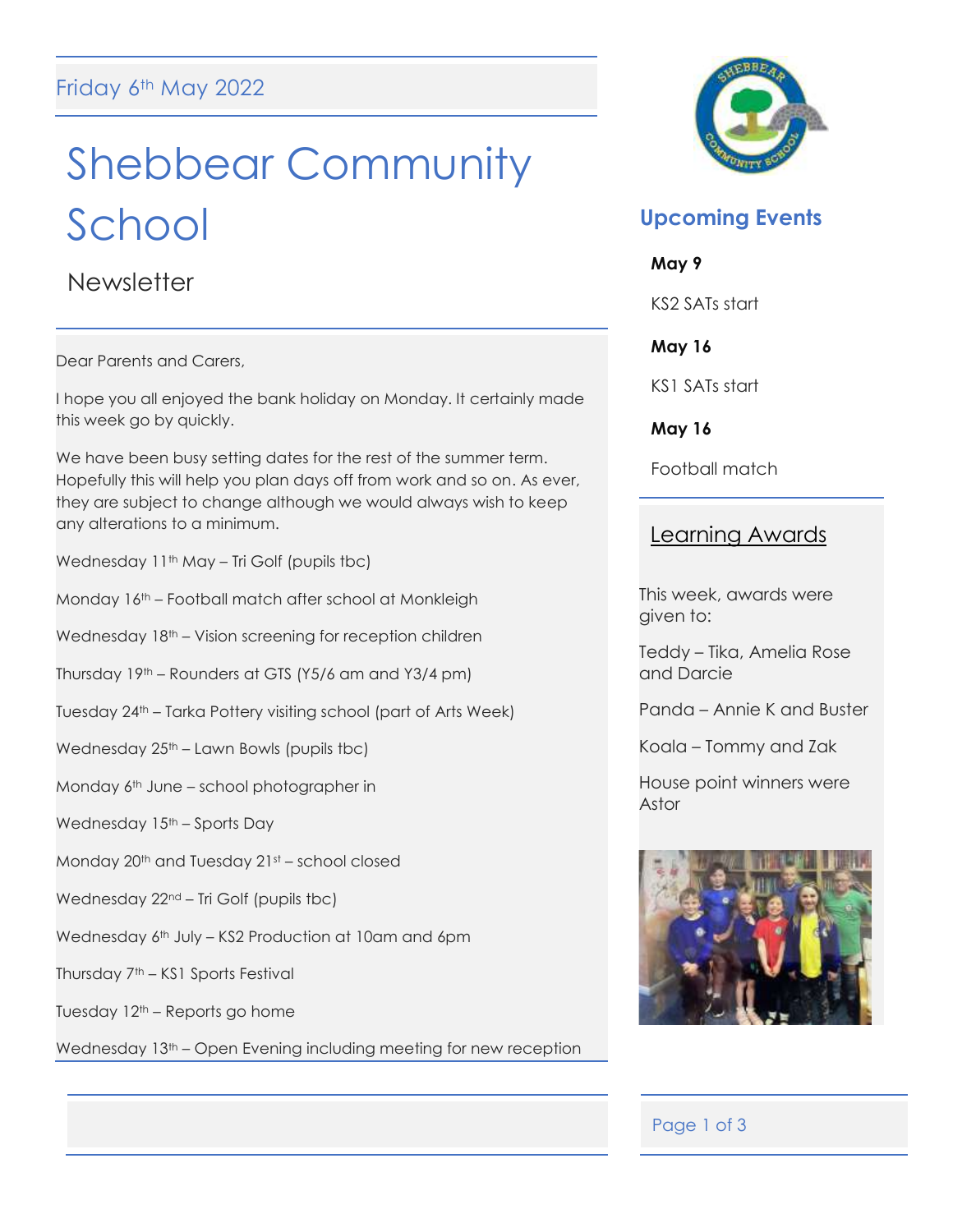#### parents

Wednesday  $20<sup>th</sup>$  – Whole school beach trip (tbc)

Thursday  $21st$  – Cup Assembly

Friday 22<sup>nd</sup> – Leavers' Assembly (am), family rounders (pm) and end of term

Have a great weekend.

Mr Alford

# Other news this week

**Year 6 SATs:** Good luck to our Year 6 pupils who will be undertaking their SATs tests next week. They will undertake tests in Punctuation, Spelling and Grammar, Reading and Mathematics. These are the first time the SATs have been undertaken since 2019.

**Cricket at Shebbear College:** All of the children in Panda and Koala classes have had visits to Shebbear College this week. On Tuesday, Years 3 and 4 took part in a cricket skills afternoon working alongside their college peers. On Thursday afternoon, it was the turn of the older children. We had two matches going on at the same time so all of the children were fully involved. While one of the games was won by the college, the other game was tied (which is quite an unusual result in cricket). It was a very tense finish and a really competitive match. Well done to all of the children who took part in both games. Hopefully it may encourage a few more to take up the game.

**Swimming for Years 1 and 2:** KS1 children really enjoyed their swimming lesson on Tuesday. While getting ready for their session was quite straighforward (most had their costumes on underneath) getting dressed afterwards took some time. I am mindful that while PE Friday has seen a huge drop in the amount of lost property and a saving of learning time, it does also mean the younger children don't have the opportunity to work on this important skill at school. Any help you can give at home with this would be much appreciated.

**Dinner Money:** Can I please ask that parents/carers avoid running up outstanding sums for dinner money? It takes Mrs Hawker time

# **Useful Links**

#### **School Contact Details**

**Tel:** 01409 281220

**Email:** [admin@shebbear](mailto:admin@shebbear-pri.devon.sch.uk)[pri.devon.sch.uk](mailto:admin@shebbear-pri.devon.sch.uk)

#### **Website:**

[http://www.shebbear](http://www.shebbear-pri.devon.sch.uk/)[pri.devon.sch.uk/](http://www.shebbear-pri.devon.sch.uk/)

#### **Safeguarding:** Any concerns should be reported to Mr Alford who is the Designated Safeguarding Lead. In his absence contact Mrs Gough or Mrs Evans.

#### **Ofsted Parent View:**

[https://parentview.ofsted.gov.uk](https://parentview.ofsted.gov.uk/)

#### **Up-coming Term Dates:**

Half term is the week commencing 30<sup>th</sup> May

The school is closed for a nonpupil day and the extra day for the Queen's Jubilee on Monday 20<sup>th</sup> and Tuesday 21st June

The last day of the summer term is Friday 22<sup>nd</sup> July

The autumn term starts on Monday 5<sup>th</sup> September



## Page 2 of 3

l